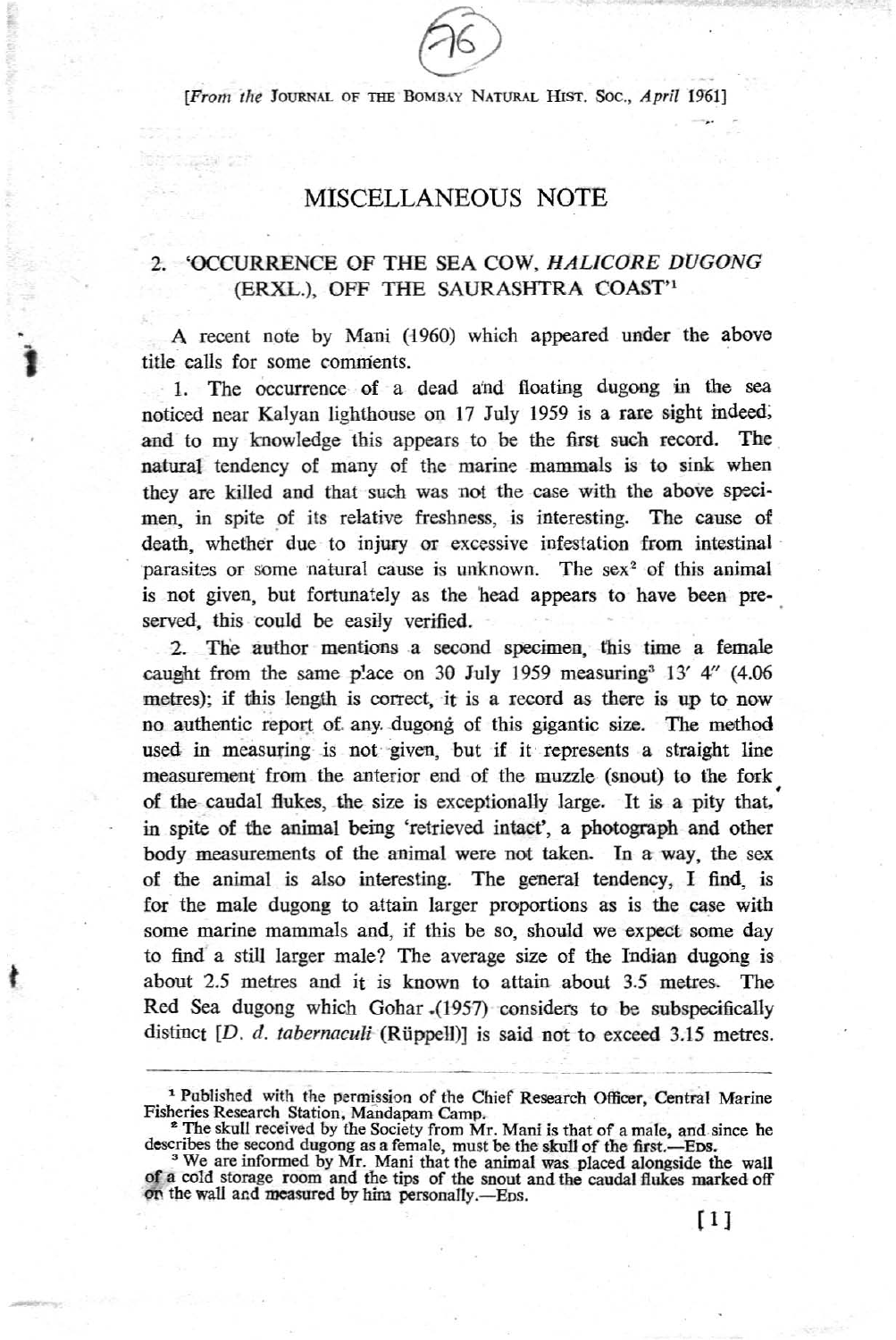## *264 JOURNAL, BOMBAY NATURAL HIST. SOCIETY, Vol.* **58** (J)

3. The proximity and identical locations of the two occurrences are noteworthy. Information as to whether dugongs are seasonal visitors to the Saurashtra Coast will be of interest.

4. The author remarks that 'This relation of the sea lions and seals is reputed to use its forelimbs as hands for conveying food to the mouth . ..' It may be said in this connection that the dugongs (Sirenia) are as distinct from the amphibious Pinnipedia (Carnivora) as the elephant is from the lion, but the dugongs and the Pinnipedia **(sea lions, seals, etc.) evince some convergent resemblance on account!**  of the aquatic mode of life that they share. I have never during my observations on the captive dugongs kept at the Central Marine Fisheries Research Station, Mandapam Camp, seen them using the flippers to convey food to the mouth, although in addition to their natatory function they are used for other purposes, such as: for supporting the anterior part of the body while resting at the bottom, with the distal part of the flippers slightly flexed outwards; for moving a few paces forwards or backwards on the bottom, with the flippers in the same attitude as described above but used alternatively, . the movement itself being primarily governed by the action of the tail flukes; and for making short forward or backward 'glides' in mid-water, with both flippers used simultaneously. When beached or when the water in the tank is kept low for cleaning, the animal may flex back the anterior part of its body as though drawing itself up on its flippers and make ineffective attempts to lunge or lurch forward at the same time using both flippers simultaneously in a few antero-posterior thrusts, all the while beating the tail strongly up and down. Often such violent action results in the animal turning supine and when it rolls on to one side the flippers are used to right itself to its normal position. Underwater, occasionalJy one of the flippers may be flexed forwards in a rotatory movement to brush the chin. However, these are only secondary actions, for the primary mode of locomotion in the dugong as in the cetaceans may be termed 'tail propulsion', where the swimming movements are effected by the up-and-down movements of the posterior part of the body and the horizontalJy-placed tail fiukes.

5. According to Ellerman & Scott (1951), the correct nomenclature of the Indian dugong should be Dugong dugon (Müller).

6. IncidentalJy, newspaper reports' dated 23 July 1959 referred to the capture of a dugong on the Saurashtra coast as follows: 'FISH RESEMBLING MAN CAUGHT : . . . Townspeople of Jamnagar and

**<sup>1</sup> NAFEN report in the** *Pioneer,* **Lucknow, and other daily papers,**   $[2]$